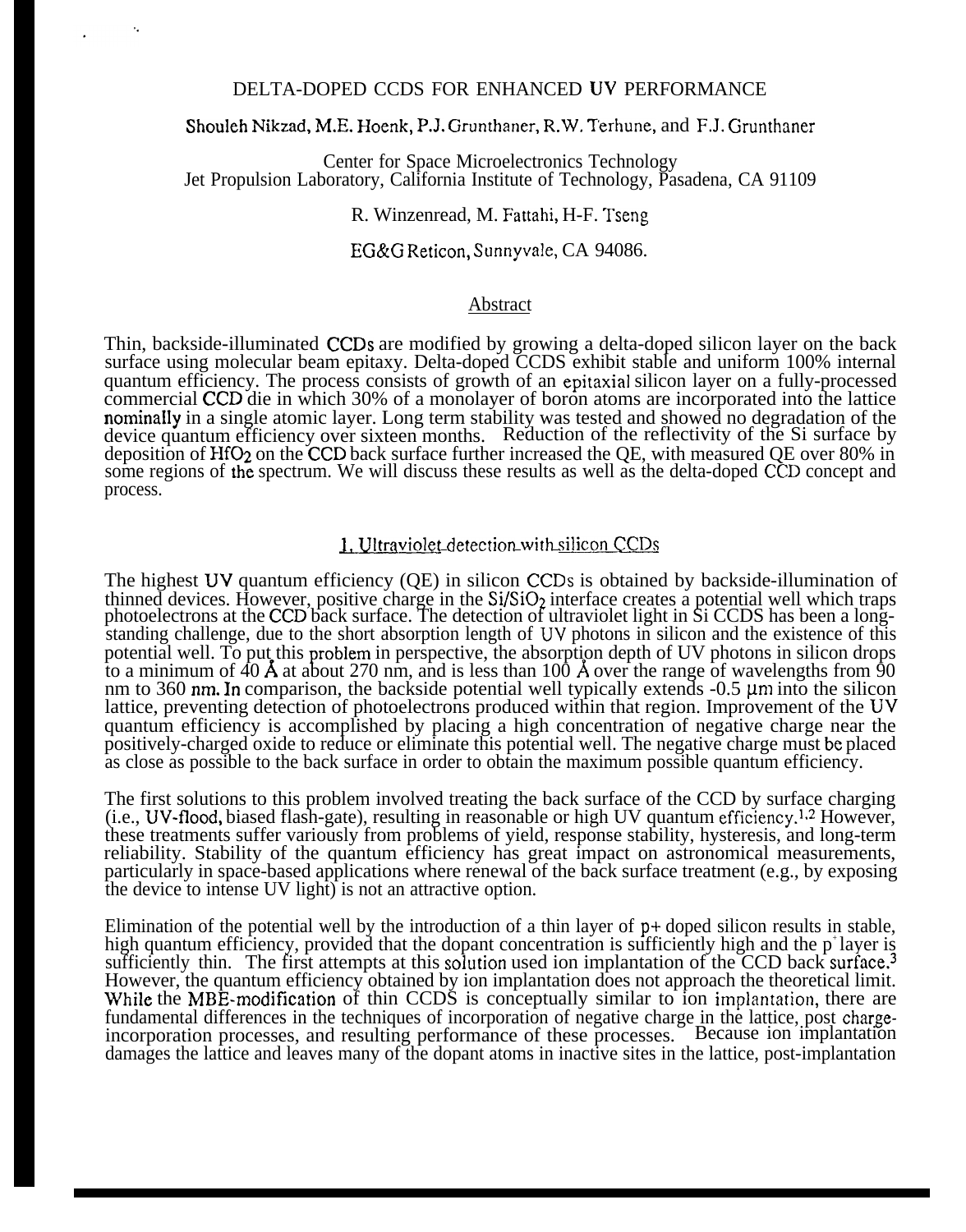annealing is usually required. After the MBE process, the CCD does not require annealing for incorporation of the dopant atoms or removal of damage to the lattice.

. .

Using MBE, delta-doped CCDS with highly stable and uniform quantum efficiency in the visible and near UV have been fabricated.<sup>4</sup> The quantum efficiency of these devices is limited by the reflection of the photons from the back surface and can be enhanced by deposition of antireflection (AR) coatings. In this paper, we describe the growth of delta-doped silicon on commercial CCDS using MBE, and the resulting enhancement of the UV quantum efficiency. Deposition of antireflection coatings on deltadoped CCDS is also discussed. The characteristics of the modified CCDS, such as the uniformity and stability of the quantum efficiency, are described.

### 2. MBE modification of CCDs

MBE modification of CCDS has the dual advantages of high stability inherent in the  $p^*$  doped layer and high quantum efficiency due to the unique dopant profiles attainable in MBE-grown silicon. Calculations of the surface potential in silicon show that the dopants must be located within a few nanometers of the surface to obtain the maximum possible quantum efficiency.<sup>4</sup>The high dopant concentrations necessary for the removal of the backside potential ( at least  $10^{14}$  B/cm<sup>2</sup>) and the exacting requirements for its positioning  $(= 1 \text{ nm from the interface})$  can be achieved by MBE, but are beyond the limits of ion implantation.

Epitaxial silicon is grown on the carefully prepared back surface of thinned, fully-processed devices (Fig. 1). The MBE-grown epilayer, with a thickness of only  $\sim 6$  atomic layers, contains 30% of a monolayer of p-type dopant (boron) atoms. The boron atoms are incorporated into the lattice monolayer of p-type dopant (boron) atoms. The boron atoms are incorporated into the lattice<br>approximately 5 Å below the Si-SiO<sub>2</sub> interface, providing the necessary negative charge for band bending at this interface so that the photoelectrons produced are not trapped near the interface and are instead captured in the front potential well. Recent advances in low temperature substrate cleaning techniques<sup>5,6</sup> have enabled MBE growth on thin CCDs. During the pre-MBE cleaning and epitaxial growth, the CCD temperature is never raised above 450°C. Exceeding this temperature could cause the diffusion of metal contacts into the silicon and damage the CCD. For example, temperatures exceeding 500"C will damage Reticon CCDS due to spiking of the Al contacts into the underlying silicon. Also, at this temperature, boron does not diffuse and forms an extremely thin layer of negative charge 5  $\AA$  below the Si/Si02 interface.

The details of the delta-doping process are described in previous papers.<sup>4</sup>, 7-9 The major steps of the process are outlined below. Fully-processed Reticon CCD die, complete with aluminum contacts are thinned at Reticon, using gold as a thinning mask. <sup>10</sup> This process leaves the CCD with a thick frame, from which the gold mask has to be removed before M13E. After the chemical removal of the gold, the CCD was cleaned by a series of solvents to remove residual photoresist, wax, and contamination from handling and gold-removal process. The CCD was then exposed to UV-generated ozone in a nitrogen glove box, which removes residual hydrocarbons but leaves the surface oxidized, Also under nitrogen, this oxide is removed by dispensing 10% HF in ethanol solution on the CCD while the device is spinning. The CCD is transferred to the MBE vacuum chamber and slowly heated at 100°C, 200°C and 300 °C for five minute intervals at each temperature. The CCD is finally heated to 450 °C and stays at this temperature for about one minute before the growth. With MBE the following structure is grown on the backside of the device :10 Å of boron-doped Si (4 x 10<sup>20</sup> boron/cm<sup>3</sup>), a delta layer consisting of 2 x 10<sup>14</sup> boron/cm<sup>2</sup>, and a protective layer consisting of 15 Å of undoped Si. The CCD is transferred out of the chamber and is steam oxidized and in the process of steam oxidization part of the  $15 \text{ Å } Si$  cap layer is consumed. Figure 1 schematically shows the delta-doped layer structure grown on the backside of a thinned CCD. Packaging and testing of delta-doped C-CDS are performed at Reticon. The results presented in this paper are from MBE-modified Reticon 512x 512 CCDs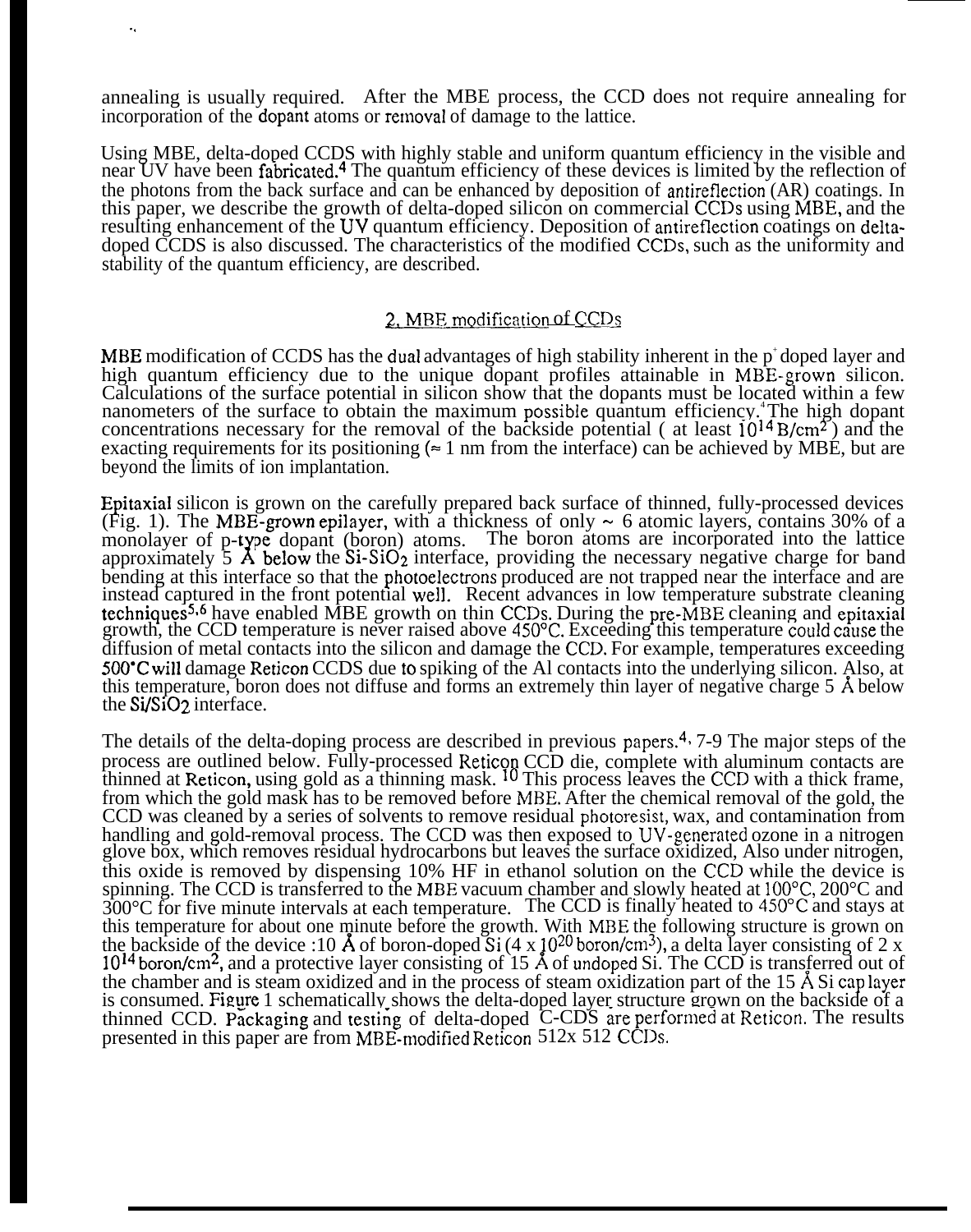Transmission electron microscope (TEM) studies of this technique have shown that the additional delta layer grown by MBE is indistinguishable from the original lattice and that the density of defects at the substrate-epilayer interface or the delta layer is very small and below the TEM detection limit.7 Note that, unlike ion implantation, no annealing is performed on the lattice after the MBE process to incorporate the boron in the lattice or remove darnage. Deposition of *Si is* performed by electron beam evaporation, which produces potentially damaging x rays. *However, the* total x-ray dose received during the MBE modification of the CCD is about 6 krad, which is significantly below the damage threshold of the device. Measurements of the dark current and CI'E have shown that the delta-doped CCD exhibits the same characteristics as a typical Reticon 5 12x5 12 CCD of this grade and that there is no evidence of damage to the CCD. If necessary, electron beam evaporation can be replaced by thermal evaporation of silicon to avoid exposure of the CCDs to x rays.

## 3. Quantum efficiency of delta-doped CCDs

Figure 2 shows the quantum efficiency of bare and antireflection-coated delta-doped CCDS measured at  $E\overline{G}\&G$  Reticon. Also shown in the figure, in solid line, is the silicon transmittance which represents the reflection-limited quantum efficiency. The uncoated delta-doped CCD responds at the theoretical limit in the measured region (250-700 nm) at 100% internal quantum efficiency. Note that because the primary limitation to the interrial quantum efficiency is the band structure near the back surface relative to absorption length of photons in *silicon,* the most stringent test of the CCD quantum efficiency is the QE at 270 nm, where the minimum absorption length occurs implying that at shorter wavelengths the response will follow approximately the transmittance curve, modified by the effects of oxide absorption and quantum yield of silicon.<sup>9</sup> Also, note that because the backside potential is almost completely removed, (well width  $\leq 5$  Å)<sup>4</sup> quantum efficiency hysteresis is also eliminated.<sup>7,9</sup>

From the data in figure 2, it is apparent that reflection from the back surface limits the quantum efficiency of delta-doped CCDS. Reducing the loss due to reflection produces dramatic improvement in the measured quantum efficiency. Direct deposition of antireflection layers on delta-doped CCDS was demonstrated by depositing two HfO<sub>2</sub> films to enhance the quantum efficiency in two different regions of the spectrum. A 400  $\text{A}$  HfO<sub>2</sub> film was deposited to enhance the response in the 300-400 nm range, and a  $250 \text{ Å}$  HfO<sub>2</sub> film was deposited to enhance the quantum efficiency near 270 nm. The HfO<sub>2</sub> layers were deposited in the University of Arizona's Steward Observatory CCD laboratory, using resistive heating to evaporate the Hf02. Details of the experiment can be found in otherpublications. 7111 The response of the AR-coated delta-doped CCD is shown in Fig 2 along with the quantum efficiency of the uncoated areas on the same CCD. The response of the AR-coated regions shows the expected enhancement in the quantum efficiency.

## 4. Stability and uniformity of delta-doped CCDs

The uniformity of a delta-doped CCD is demonstrated in Fig. 3, which shows a typical plot of the response of pixels in a column taken at 350 nm. The small variations of the response ( **3:3% )** shown in the figure are typical of512 x 512 Reticon CCDS. The flat field response of delta-doped CCDS show high uniformity with only a few blemishes, well within the normal range for the grade of CCDS used in our experiments. The uniformity of the CCD response was also tested by measuring the quantum efficiency in different regions of the same device. The measurements on three 50x50 pixel areas were performed at the same time under identical conditions and the quantum efficiencies in the three regions were identical (Fig. 4). The inset in the figure shows the approximate position of the three test areas in the array. The pixel-to-pixel variation of the response within each test region is about 1 **-2Y0.**

Delta-doped CCDS have been characterized in different measurement setups and have shown in each case 100% internal quantum efficiency. During the intervals between QE measurements and deposition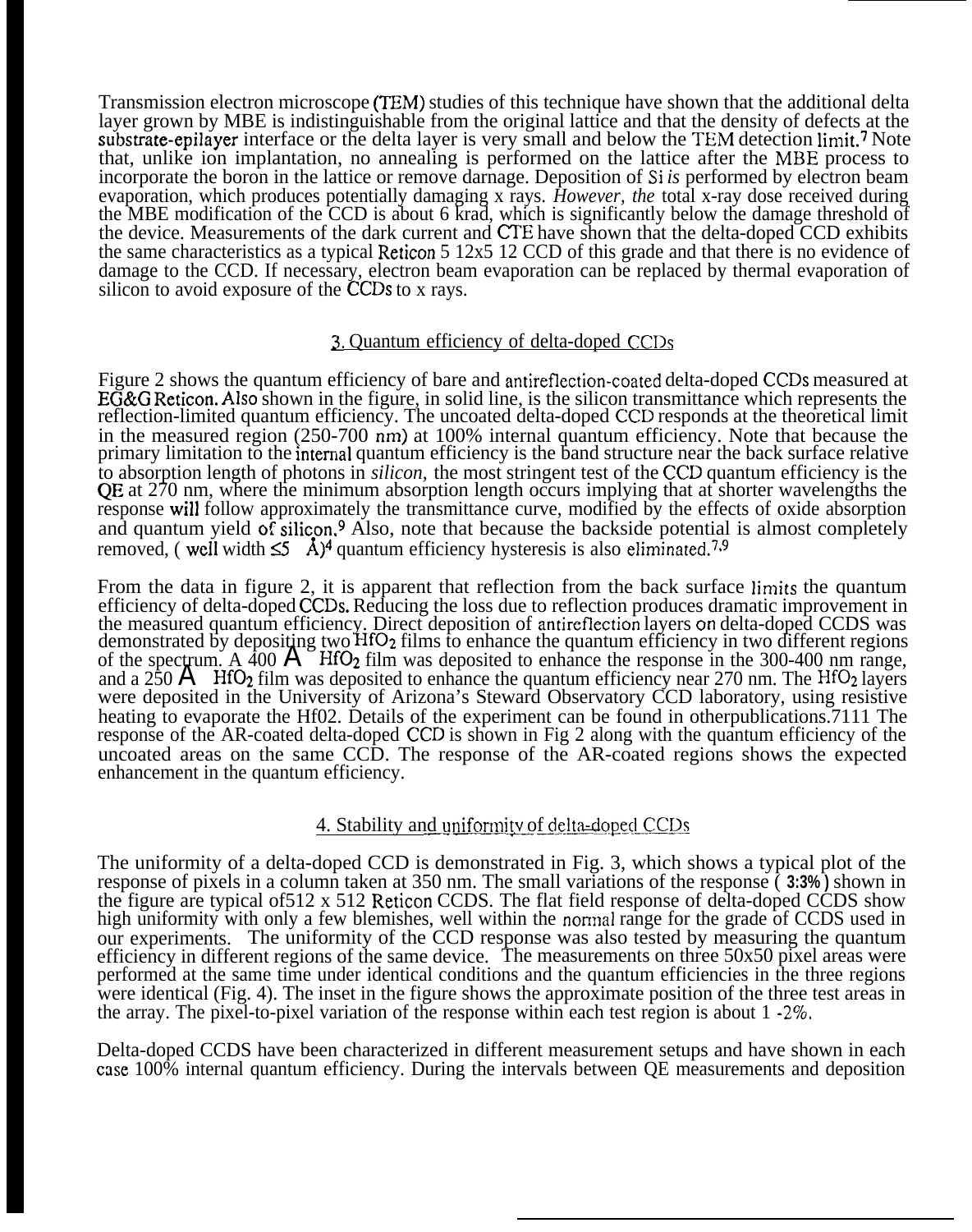"of antireflection coatings, the devices have been stored in air in an antistatic box with no further protection. Sixteen months after the MBE process, and after exposure to three different vacuum and camera systems, the quantum efficiency of one of these devices was again measured. Within the accuracy of the measurement, the device has shown no change from the ideal UV response, despite repeated temperature cycling and exposure to different environments.

## 5. Summary

Quantum efficiency of backside-illuminated CCDS is enhanced to the reflection limit by using MBE to incorporate 30% of a monolayer of boron atoms  $5 \text{ Å}$  below the backside silicon crystal surface. The response of delta-doped CCDs is highly uniform and these devices have exhibited long-term stability. The total quantum efficiency of the CCD can be enhanced by antireflection coatings, as has been demonstrated by depositing  $\text{HfO}_2$  on a delta-doped CCD optimized for the wavelength range of 250-400 nm.

# 6. Acknowledgment

The authors would like to acknowledge M. Lesser and A. Bauer for the deposition of the HfO<sub>2</sub> layers at University of Arizona and for many helpful discussions. The research described here was performed at the Center for Space Microelectronics Technology, Jet Propulsion Laboratory (JPL), California Institute of Technology, and was jointly sponsored by the National Aeronautics and Space Administration, Office of Space Science, Office of Advanced Concepts and Technology, and the Department of Defense, Ballistic Missile Defense Organization.

## LREFERENCES

1. J.R. Janesick, S.T. Elliot, "History and advancements of large area scientific CCD imagers", Astronomical Society of Pacific Conference Series 23, Astronomical CCD observing and Reduction. Ed, by S.B. Howell, D.H. McNamara, Managing Editor of Conference Series, Bookcrafters, Inc. p. 1 (1992).

2. J. Janesick, T. Elliot, G. Fraschetti, S. Collins, M. Blouke, and B. Corrie, "Charge-coupled device pinning technologies, SPIE, 1071, pp. 153-169 (1989).

3. C. Tassin, Y. Thenoz, and J. Chabbal, Proceedings of SPIE, 932,305 (1988).

4. M.E. Hoenk, P.J. Grunthaner, F.J. Grunthaner, R.W. Terhune, M. Fattahi, and H-F. Tseng, "Growth of a delta-doped silicon layer by molecular beam epitaxy on a charge-coupled device for reflectionlimited quantum efficiency", Appl. Phys. Lett., 61, pp. 1084-1086 (1992).

5. P.J. Grunthaner, F.J. Grunthaner, R.W. Fathauer, T-L. Lin, M.H. Hecht, L.D. Bell, W.J. Kaiser, F,D. Schowendgerdt, and J. H. Mazur, "Hydrogen-terminated silicon substrates for low temperature molecular beam epitaxy", Thin Solid Films 183, 197 (1989).

6. D.J. Eaglesham, G.S. Higashi, and M. Cerullo, "370"C clean for Si molecular beam epitaxy", Appl. Phys. Lett 59,685 (1991).

7. S. Nikzad, M.E. Hoenk, P.J. Grunthaner, F.J. Grunthaner, R.W. Terhune, R. Winzenread, M. Fattahi, H-F. Tseng, and M. Lesser, "Delta-doped CCDS : High QE with long-term stability at UV and visible wavelengths", Proceedings of SPIE, 2198, (March 1994).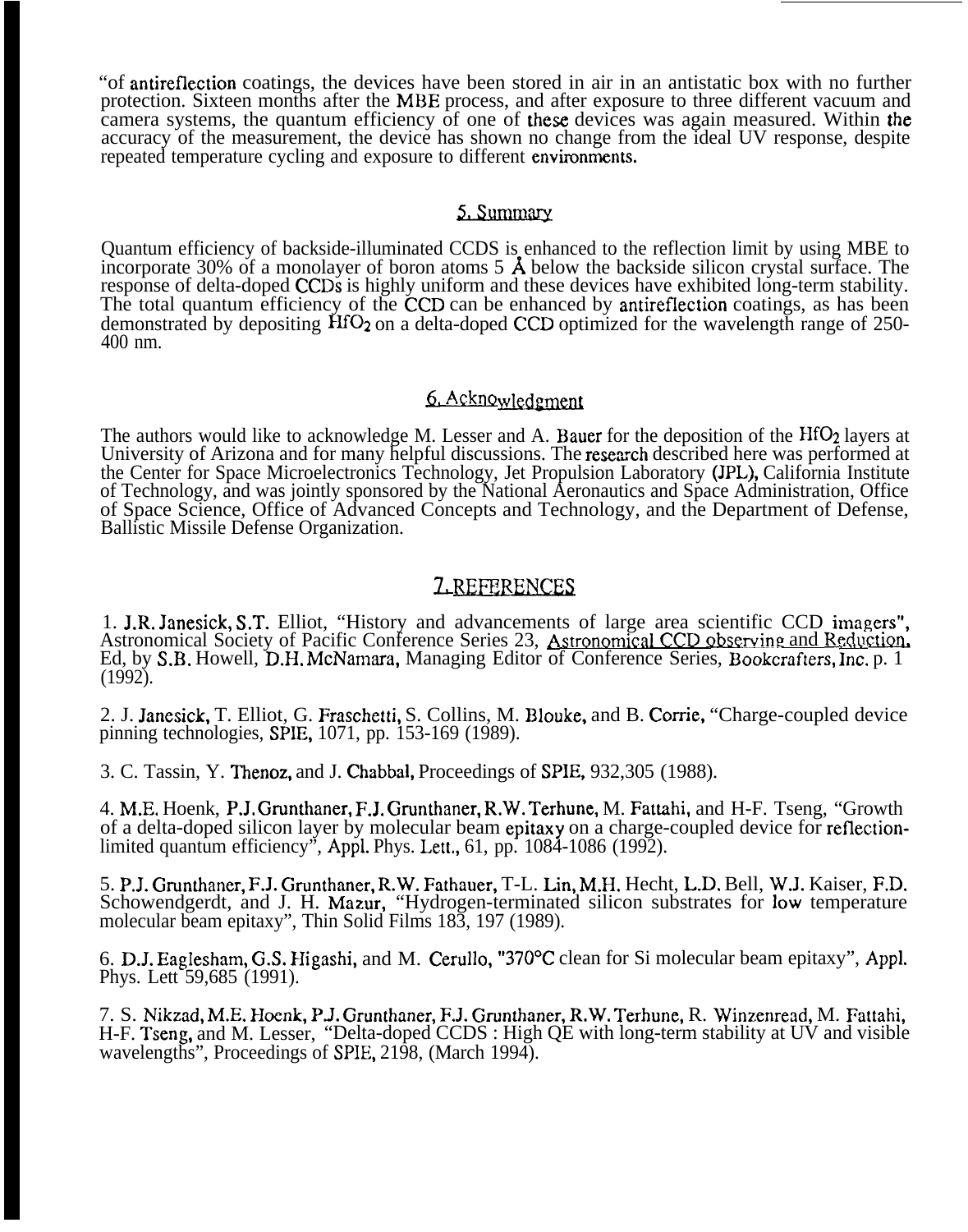

**I**

8. M.E. Hoenk, P.J. Grunthaner, FJ. Grunthaner, R.W. Terhune, and M, Fattahi, "Epitaxial growth of p+ silicon' on a backside-thinned CCD for enhanced UV response", Proceedings of SPIE, 1656, 488 (1992).

9. S. Nikzad, M.E. Hoenk, PJ. Grunthaner, F.J. Grunthaner, R.W. Terhune, R. Winzenread, M. Fattahi, H-F. Tseng, and M. Lesser, "Delta-doped CCDS aa stable, high-sensitivity, high resolution UV imagers", Proceedings of **SPIE**, 2217, (April 1994).

10. R. Winzenread, "Flat, thinned scientific CCDS", Proceedings of SPIE, 2198 (March 1994).

11. M. Lesser, "Antireflection coatings for silicon charge-coupled devices", Optical Eng, 26, pp. 911- 915 (1987).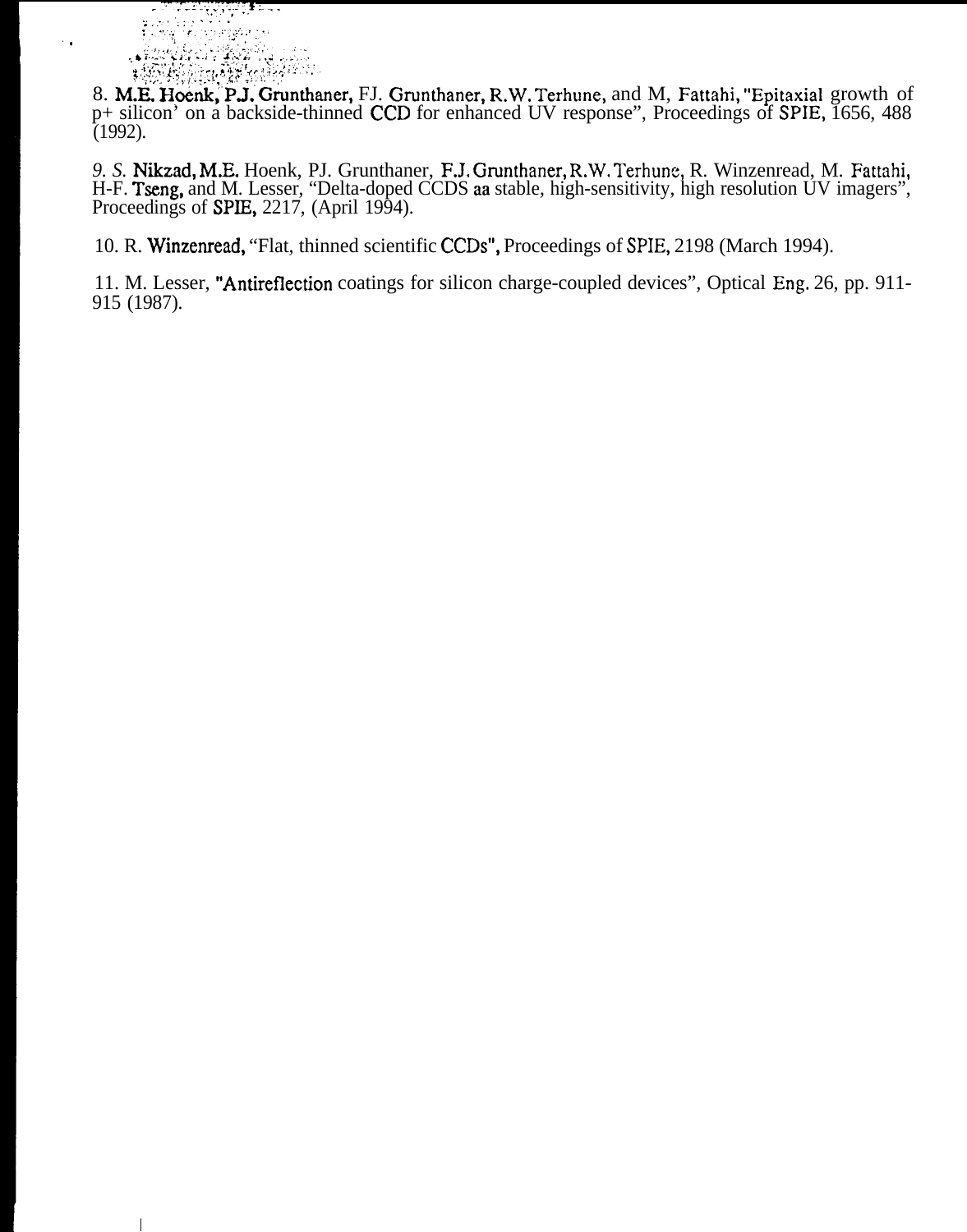

**Figure 1** Schematic of the layer structure of a delta-doped CCD, shown in cross section. The layers added by MBE are a total of 2.5 nm in thickness, and contain  $-2.5 \times 10^{14}$  p-type dopant (boron) atoms.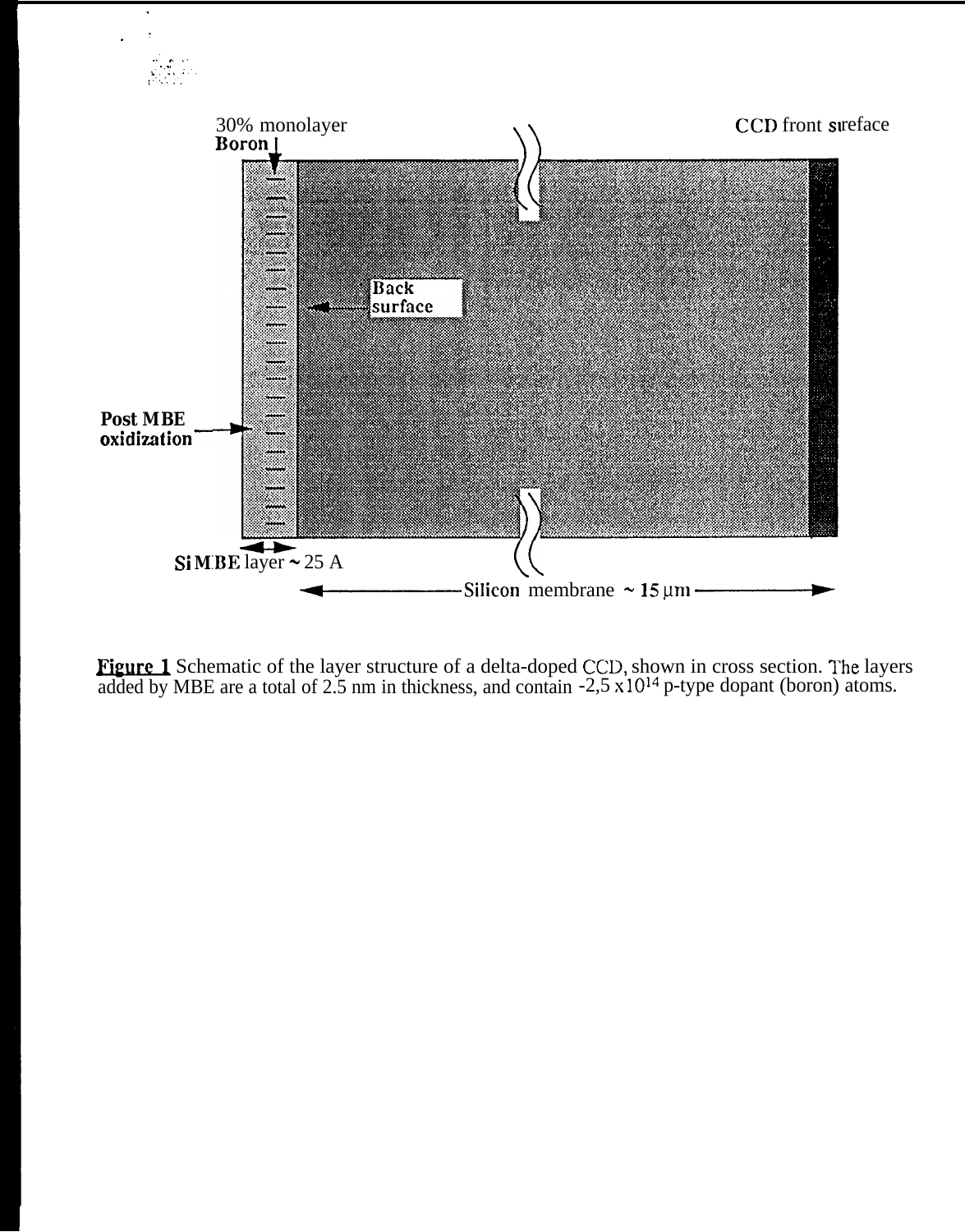

ाद्

Wavelength (rim)

**Figure 2.** Quantum efficiency of a delta-doped CCD. Comparison with the reflection-limited quantum efficiency (transmittance of silicon) shows that the delta-doped CCDs exhibit 100% internal quantum efficiency. Depositio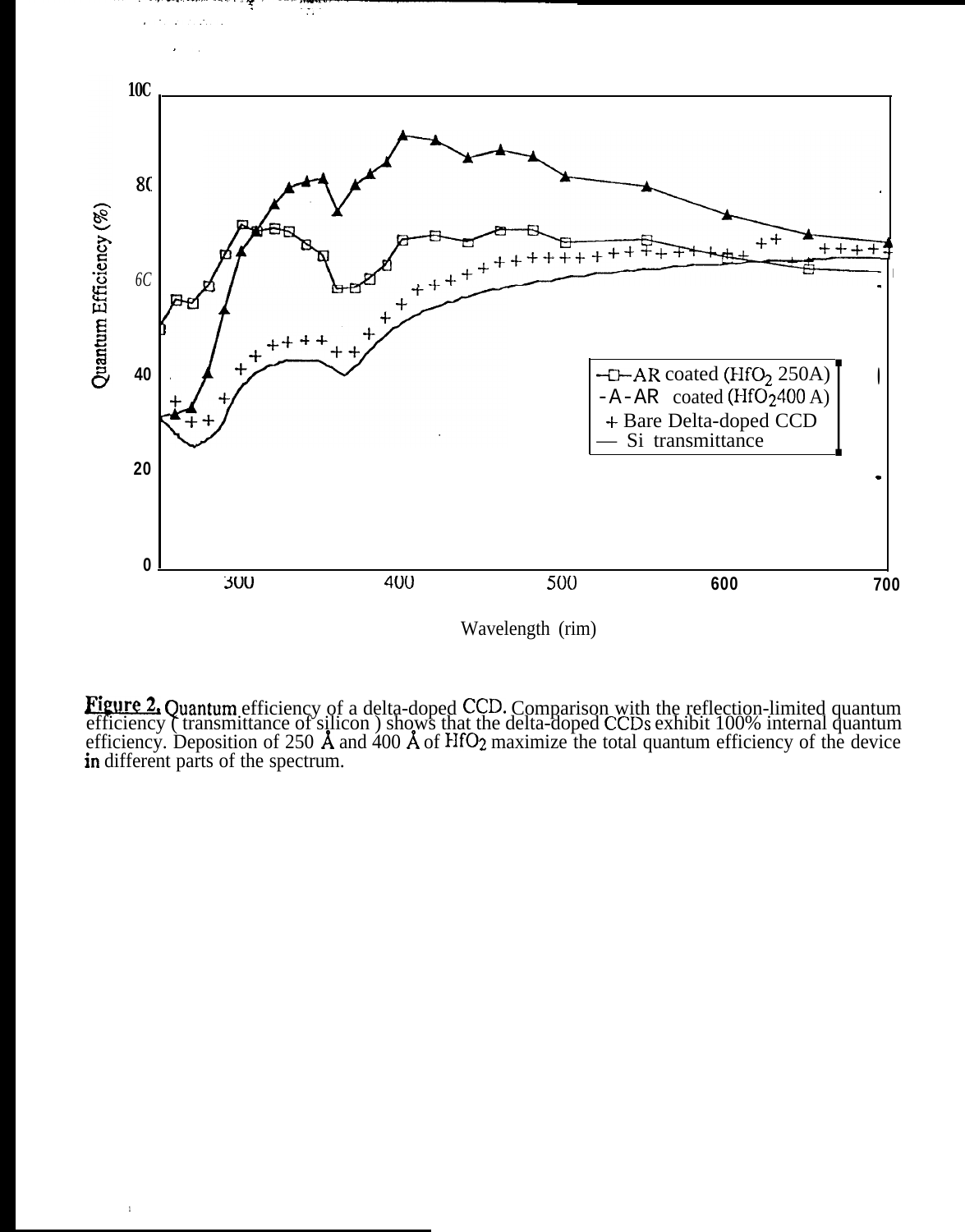

Figure 3. A typical line plot of a delta-doped CCD at 350 nm.

р, I